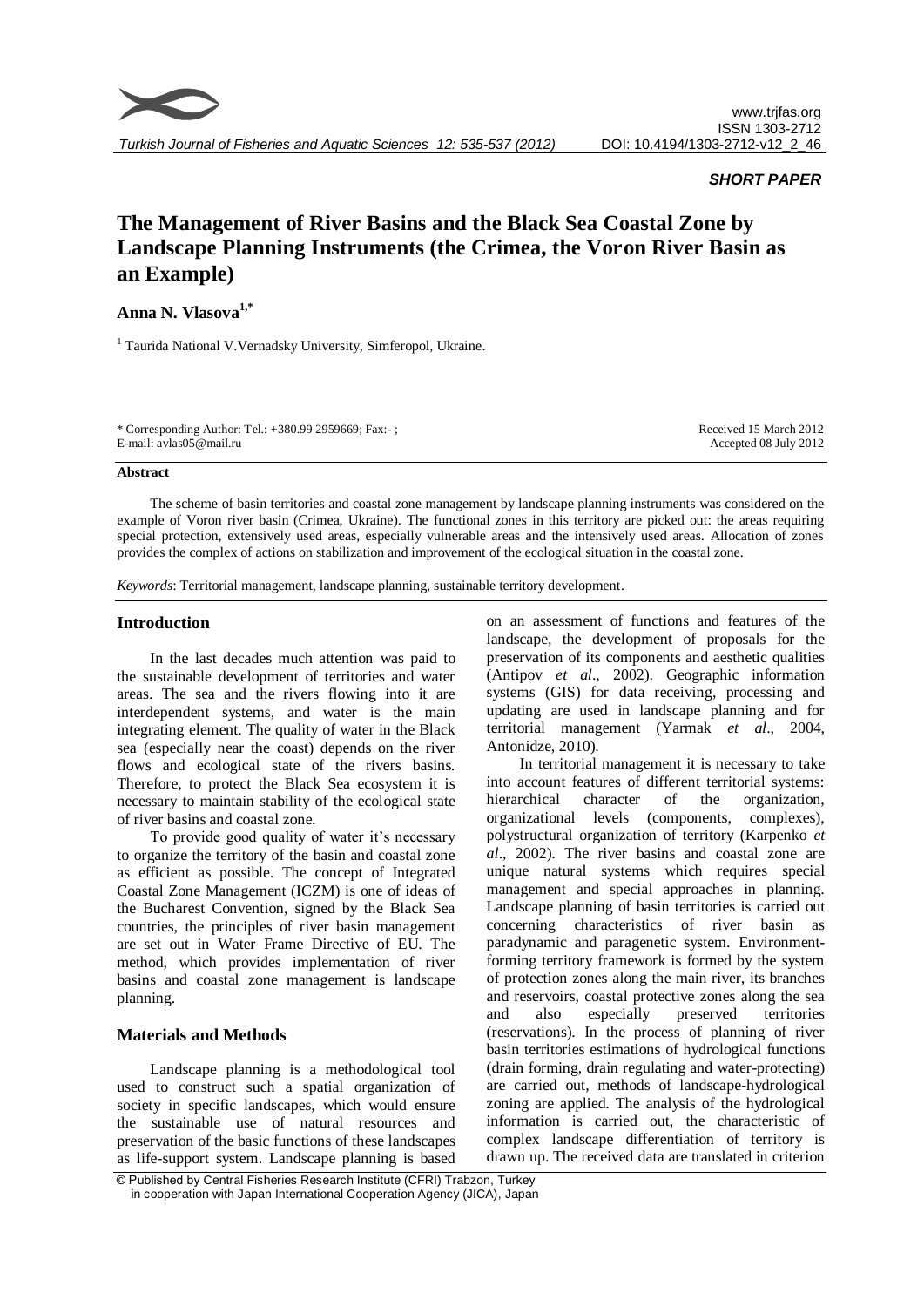of 'significance' and 'sensitivity', and functions of territory using are determined. Landscape planning procedure is based on functional zoning of the area, its stages is well developed (Yarmak *et al*., 2004). The result of research would be the program of the actions realizing objects in view of water resources condition. Usually there are 3 forms of basin territory using: preservation, development and improvement.

The functions of basin territorial management are closely connected with landscape organization process. The scheme of connection of river basin management with the landscape planning stages (modules) and its implementation is shown in Figure 1.

# **Results**

The scheme of basin management for water resource quality conservation and sustainable development of coastal ecosystem was examined on the example of the Voron river basin (Crimea, Ukraine). The basin  $(52 \text{ km}^2)$  is located in east part of the South Coast of the Crimea, in the sub-Mediterranean zone. Sub-Mediterranean forests and scrubs are particularly valuable. The coastal zone is formed by cliffs and gravel-sandy beaches. The territory is used in agriculture and recreation, there are conflicts in land-use. The landscape structure of the basin, its hydrological functions and anthropogenic landscapes were considered.

The landscape plan of the Voron river basin was drawn (Figure 2) and the following functional zones

were picked out:

Zone 1 - the areas requiring special protection as environment-forming territory framework (priority areas of conservation importance, areas of highest species richness and endemism, econet). The preservation of these areas involves the prohibition of their using.

Zone 2 - extensively used areas with a high degree of cultural landscapes (reservoirs, protection zones). To maintain ecosystem resilience is recommended a temporary prohibition of economic use.

Zone 3 – protection of especially vulnerable areas with development of negative processes: landslides processes, erosion, mudflow, abrasion. Such territories are sensitive to anthropogenic pressure, so these landscapes need to be restored, it's recommended to reduce the intensity of economic activity.

Zone 4 - intensively used areas. It is the most problematic environmentally transformed territories where natural functions were disrupted, and landscapes have high economic and aesthetic value: settlements, agricultural lands, the elements of the transport network. Protection of this zone provides for complex measures to improve ecological state. In the river valleys introduction of contour and drainage organization of agriculture is optimal.

Allocation of zones provides the complex of actions on stabilization and improvement of the ecological situation in the basin.



**Figure 1.** The scheme of river basins and coastal zone management by landscape planning instruments.